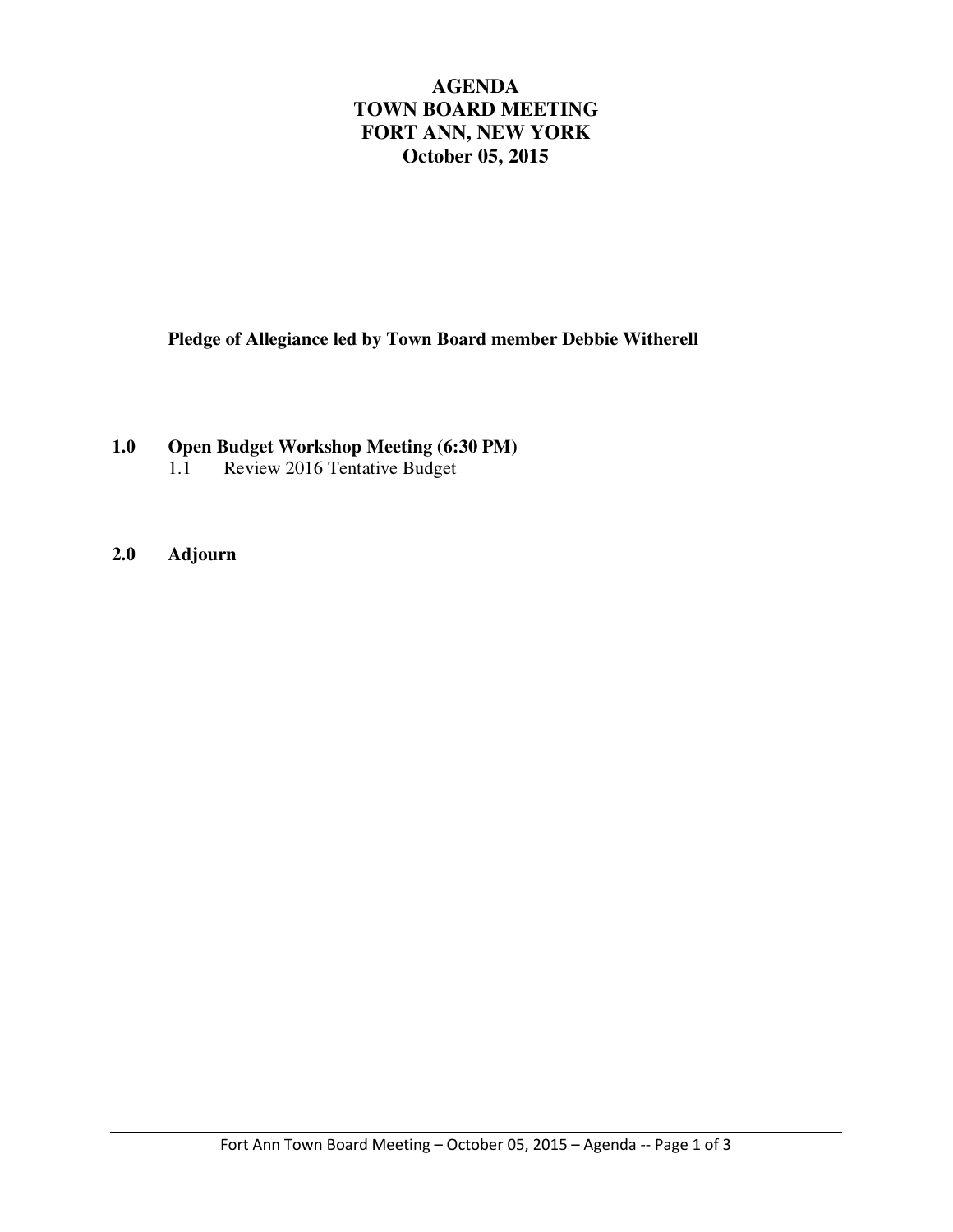*\*\*\* Note: This Agenda is Subject to Change Without Notice\*\*\**